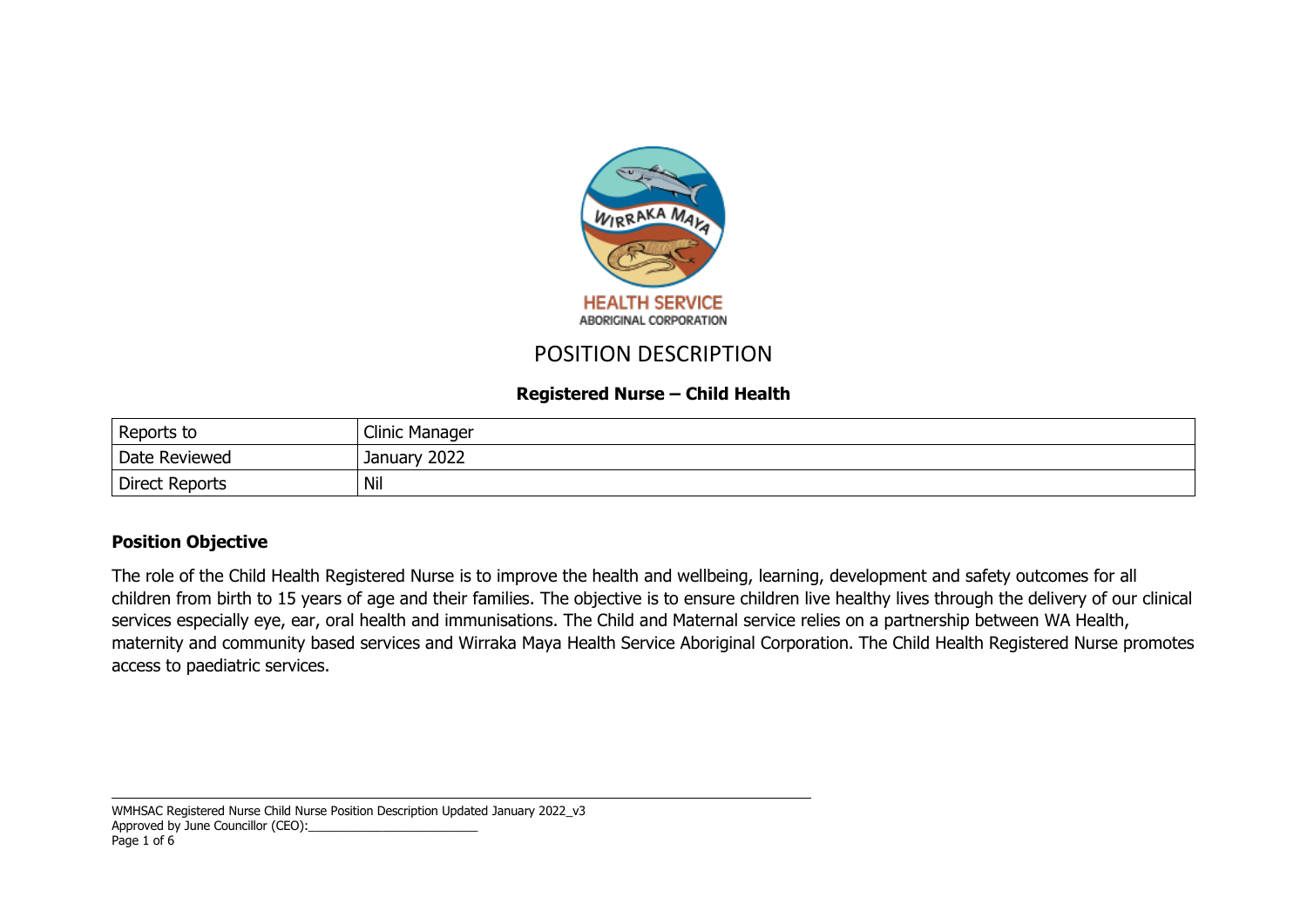## **1.** Position Responsibilities

| <b>Key Result Area (KRA)</b> | <b>Key Performance Indicators (KPI)</b>                                                                                                                                                                                                                                                                                                                                                                                                                                                                                                                                                                                                                                                                                                                                                                                                                                      | <b>Measures</b>                                                                                                                                                                                                                                                                                                                                                                                                                                                                                  |
|------------------------------|------------------------------------------------------------------------------------------------------------------------------------------------------------------------------------------------------------------------------------------------------------------------------------------------------------------------------------------------------------------------------------------------------------------------------------------------------------------------------------------------------------------------------------------------------------------------------------------------------------------------------------------------------------------------------------------------------------------------------------------------------------------------------------------------------------------------------------------------------------------------------|--------------------------------------------------------------------------------------------------------------------------------------------------------------------------------------------------------------------------------------------------------------------------------------------------------------------------------------------------------------------------------------------------------------------------------------------------------------------------------------------------|
| Clinical and other services  | Provide and initiate evidence based assessment with<br>additional emphasis on health promotion and<br>wellbeing in the clinic;<br>Child health and development health checks are<br>conducted;<br>Collaborate closely with GPs and visiting specialists<br>on care of clients;<br>Provide immunisation services at the rates<br>projected;<br>Provide advice, support and referrals relating to<br>children and parents wellbeing;<br>Participate in care planning and act as an advocate<br>as appropriate;<br>Build positive interdisciplinary relationships focusing<br>on the health and wellbeing concerns of vulnerable<br>infants and children;<br>Participate in networks and outreach programs<br>concerning young children and families as<br>requested.<br>Administer immunisations to clients as required in<br>accordance with health guidelines and standards. | All care and treatment plans are based on<br>$\bullet$<br>evidence based assessment;<br>Child health and development checks targets are<br>achieved;<br>GP's and visiting specialists are consulted in<br>clinical services;<br>Immunisation service targets are achieved;<br>Children referral targets achieved;<br>Positive feedback from internal and external<br>stakeholders;<br>Participation in outreach programs;<br>Immunisations are conducted per health<br>standards and guidelines. |

WMHSAC Registered Nurse Child Nurse Position Description Updated January 2022\_v3 Approved by June Councillor (CEO):\_\_\_\_\_\_\_\_\_\_\_\_\_\_\_\_\_\_\_\_\_\_\_\_\_ Page 2 of 6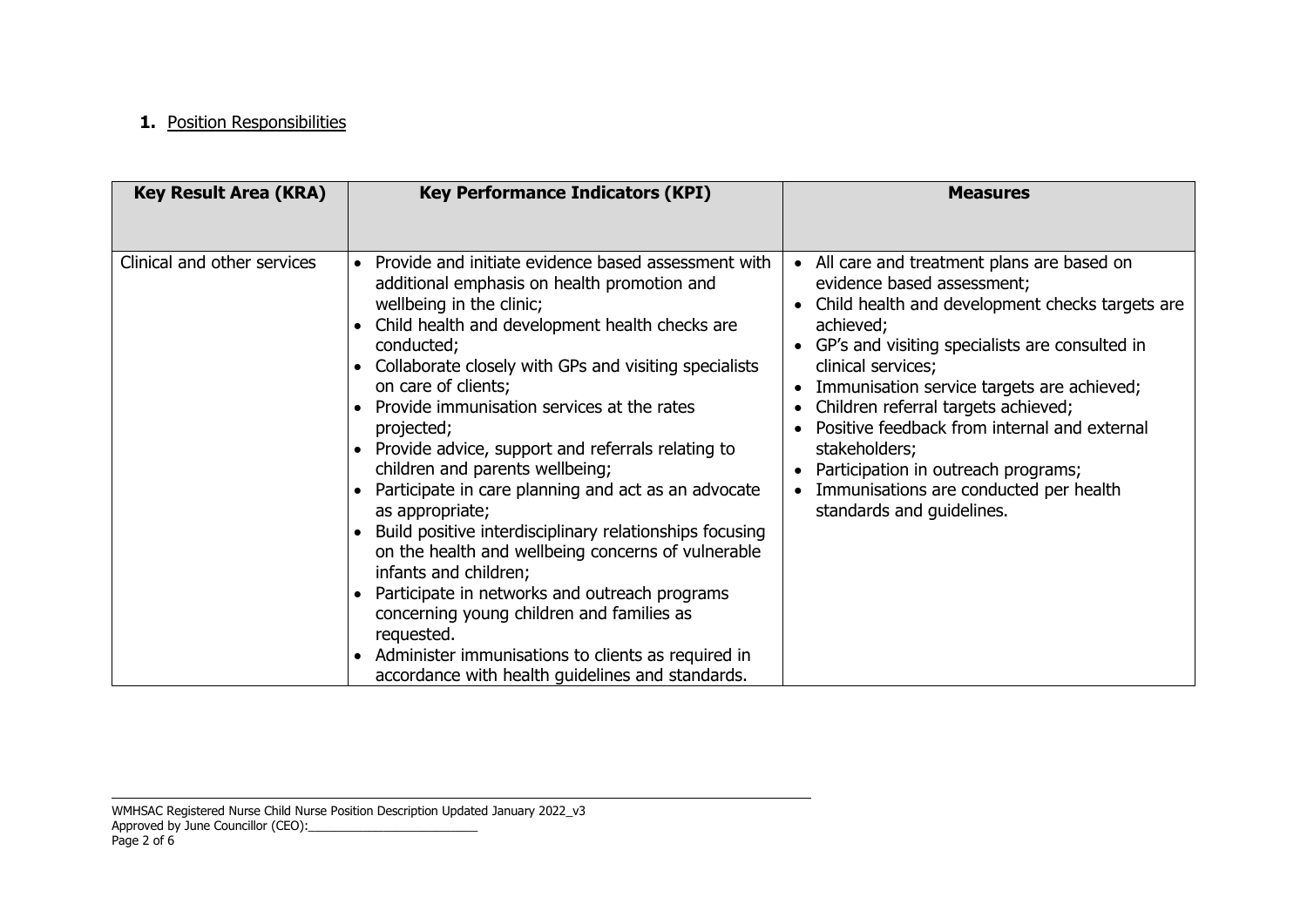| Program implementation and<br>management | Ensure a clear understanding of funding and<br>WMHSAC KPI's pursuant to contractual obligations<br>for funding of the position;<br>Achieve the WMHSAC and funding KPI's (as relevant<br>and applicable to the position) for the Child Health<br>program;<br>Work with the Clinic Manager to initiate and<br>$\bullet$<br>facilitate activities to achieve optimal outcomes<br>against the program KPIs;<br>• Work with the Clinic Manager to facilitate education<br>to staff on issues relevant to the health of paediatric<br>clients;<br>Attend meetings with or on behalf of the Clinic<br>Manager and provide input into the various working<br>groups and program management groups;<br>Promote cooperative and collaborative working<br>relationships with other health service providers in<br>the area. | WMHSAC and funding agreement KPI's<br>achieved;<br>Actions recommended to achieve KPI<br>$\bullet$<br>performance targets;<br>Education opportunities identified;<br>$\bullet$<br>Evidence of collaborative working relationships<br>internally and externally.              |
|------------------------------------------|------------------------------------------------------------------------------------------------------------------------------------------------------------------------------------------------------------------------------------------------------------------------------------------------------------------------------------------------------------------------------------------------------------------------------------------------------------------------------------------------------------------------------------------------------------------------------------------------------------------------------------------------------------------------------------------------------------------------------------------------------------------------------------------------------------------|------------------------------------------------------------------------------------------------------------------------------------------------------------------------------------------------------------------------------------------------------------------------------|
| Vaccine storage<br>management            | Ensure that the integrity of all immunisations is<br>maintained;<br>Understand cold chain management and maintain<br>the cold chain;<br>Understand all NHMRC guidelines in respect to<br>vaccine storage and management;                                                                                                                                                                                                                                                                                                                                                                                                                                                                                                                                                                                         | Control measures for the recording and storage<br>$\bullet$<br>of immunisations are in place;<br>100% compliance with immunisation storage<br>$\bullet$<br>and control procedures;<br>Cold chain storage procedures in place;<br>100% compliance with cold chain procedures. |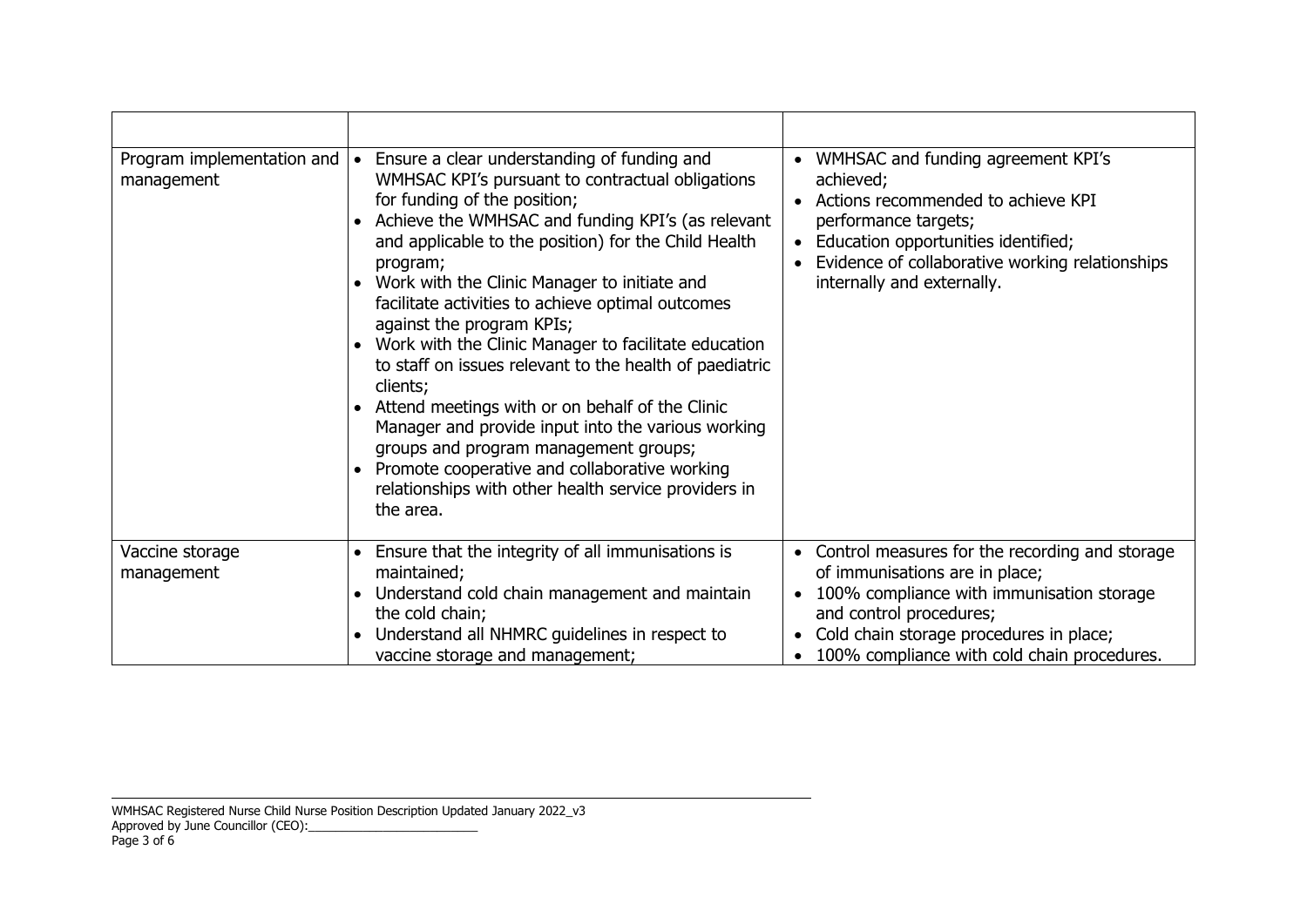|                                          | Understand and adhere to the policies developed in<br>$\bullet$<br>regards to vaccine storage and management.                                                                                                                                                                                                                                                         |                                                                                                                                                                                                                                              |
|------------------------------------------|-----------------------------------------------------------------------------------------------------------------------------------------------------------------------------------------------------------------------------------------------------------------------------------------------------------------------------------------------------------------------|----------------------------------------------------------------------------------------------------------------------------------------------------------------------------------------------------------------------------------------------|
| Infection control                        | Demonstrate leadership in maintaining infection<br>$\bullet$<br>control principles at all times;<br>• Adhere to all policies and procedures in regards to<br>infection control management;<br>Educate staff on the principles, and policies and<br>procedures of infection control.                                                                                   | Infection control policies and processes in place;<br>$\bullet$<br>100% adherence to Policies and Procedures;<br>Training in infection control is conducted.                                                                                 |
| Reporting and data<br>management         | Ensure a clear understanding of WMHSAC reporting<br>$\bullet$<br>requirements as relevant to the position;<br>Assist the Clinic Manager with completion of relevant<br>reports to meet contractual obligations.                                                                                                                                                       | All reports are completed on time and to the<br>required standard;<br>Funding reports completed on time and to<br>required standard.                                                                                                         |
| <b>Education and health</b><br>promotion | Work in collaboration with other staff at WMHSAC<br>$\bullet$<br>and take a leadership role in implementing<br>education and health promotion for clients and the<br>community;<br>Provide education and training to other staff on the<br>health needs of paediatric clients of the service;<br>Provide advice, education and referrals for clients as<br>necessary. | Evidence of involvement in education and health<br>promotion activities for clients and the<br>community;<br>Training is conducted on paediatric health<br>$\bullet$<br>needs;<br>Number of referrals made;<br>Number of referrals received. |
| Quality improvement<br>activities        | Take a leadership role in continual quality<br>improvement in the delivery of client services;                                                                                                                                                                                                                                                                        | Identifies opportunities for improvement in client<br>services;<br>100% compliance with practice standards<br>demonstrated by audit.                                                                                                         |

WMHSAC Registered Nurse Child Nurse Position Description Updated January 2022\_v3 Approved by June Councillor (CEO):\_\_\_\_\_\_\_\_\_\_\_\_\_\_\_\_\_\_\_\_\_\_\_\_\_ Page 4 of 6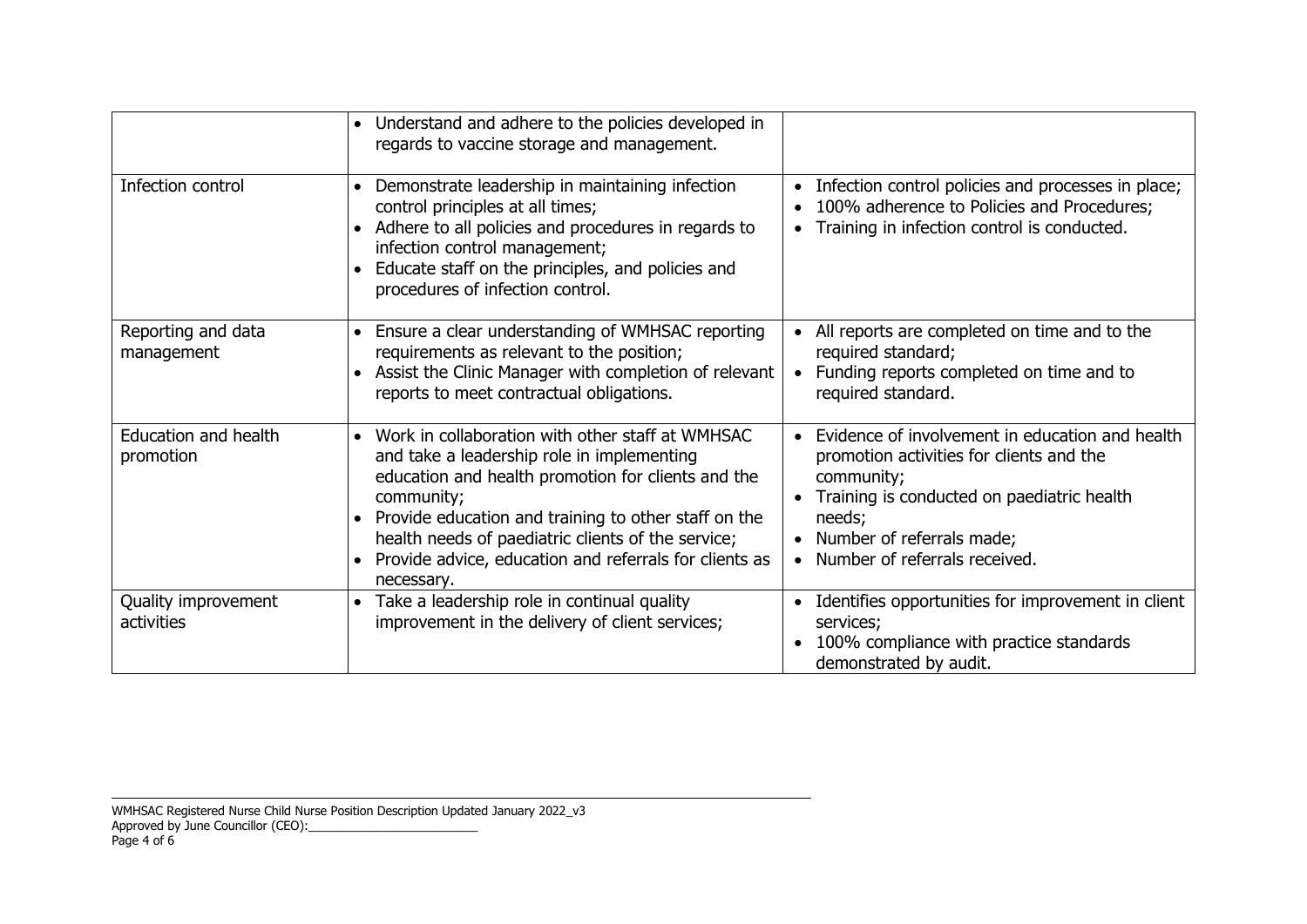| Professional responsibilities:                | Ensure all standards are maintained consistent with<br>evidence based best practice standards as applicable<br>to the role of Registered Nurse - Child Health.<br>Work in collaboration with the SMO, GP's, Clinic<br>Coordinator, Registered Nurse, Enrolled Nurse,<br>Aboriginal Health Worker and the Aboriginal Health<br>Practitioner and Clinic Manager on all relevant<br>issues;<br>Maintain the highest standards of professional<br>conduct;<br>Participate in and contribute to the fulfilment of<br>operational needs of the organisation as they arise<br>and the successful outcomes of the organisation;<br>Demonstrate an understanding of and compliance<br>with all WMHSAC policies and procedures;<br>Participate in clinic team meetings and all-of-service<br>staff meetings as required;<br>Participate in maintaining a safe working<br>environment | Positive feedback from internal stakeholders;<br>$\bullet$<br>Zero substantiated complaints of unprofessional<br>conduct.<br>• Zero breaches of WMHSAC Policies and<br>Procedures.<br>Attendance at all of service staff meetings when<br>available. |
|-----------------------------------------------|----------------------------------------------------------------------------------------------------------------------------------------------------------------------------------------------------------------------------------------------------------------------------------------------------------------------------------------------------------------------------------------------------------------------------------------------------------------------------------------------------------------------------------------------------------------------------------------------------------------------------------------------------------------------------------------------------------------------------------------------------------------------------------------------------------------------------------------------------------------------------|------------------------------------------------------------------------------------------------------------------------------------------------------------------------------------------------------------------------------------------------------|
| Health and Safety                             | Ensures compliance with health and safety policies<br>and procedures which reduces risk, employee<br>incidents and injuries.                                                                                                                                                                                                                                                                                                                                                                                                                                                                                                                                                                                                                                                                                                                                               | No breaches of health and safety Policies and<br>procedures.                                                                                                                                                                                         |
| Commitment to Values and<br><b>Behaviours</b> | <b>Respect:</b> We treat everyone with courtesy and<br>have regard for their dignity;<br><b>Integrity:</b> We always act with honesty and are<br>accountable for our actions.                                                                                                                                                                                                                                                                                                                                                                                                                                                                                                                                                                                                                                                                                              | Positive feedback regarding demonstration of<br>values and behaviours<br>Nil negative feedback regarding failure to<br>demonstrate values                                                                                                            |

WMHSAC Registered Nurse Child Nurse Position Description Updated January 2022\_v3 Approved by June Councillor (CEO):\_\_\_\_\_\_\_\_\_\_\_\_\_\_\_\_\_\_\_\_\_\_\_\_\_ Page 5 of 6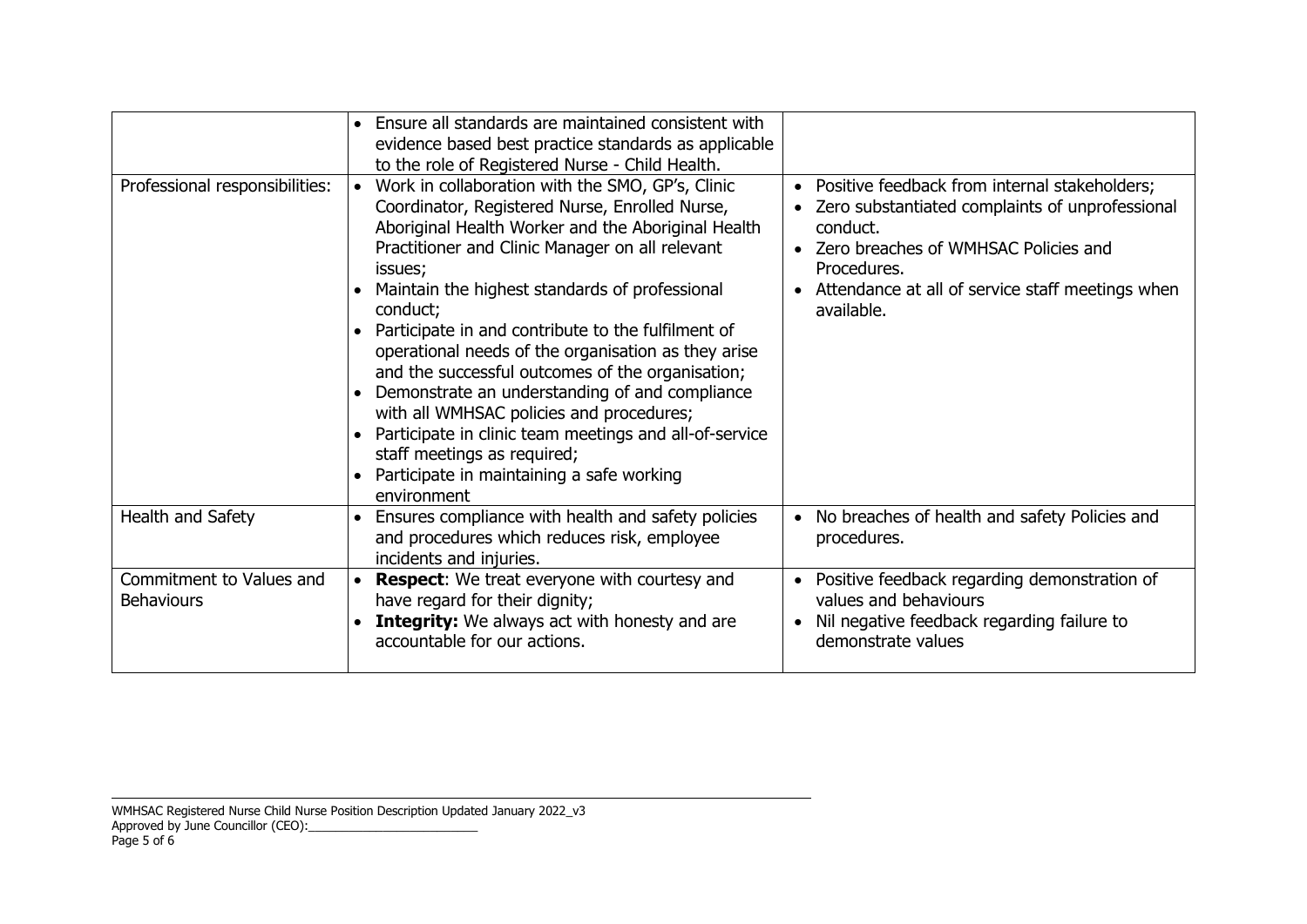|                     | <b>Leadership:</b> We display and model positive<br>influence towards others.<br><b>Innovation:</b> We encourage new and better ways of<br>doing things.<br><b>Customer Focus:</b> Our Stakeholders are at the core<br>of everything we do.<br>Teamwork: We develop relationships which enable<br>us to help one another |                                             |
|---------------------|--------------------------------------------------------------------------------------------------------------------------------------------------------------------------------------------------------------------------------------------------------------------------------------------------------------------------|---------------------------------------------|
| <b>Other Duties</b> | Other duties as requested by Line or Senior<br>Manager.                                                                                                                                                                                                                                                                  | Duties completed as requested to deadlines. |

## **Work Requirements/Selection Criteria**

#### Essential

- Registered nurse qualification;
- Full registration with APHRA;
- Recent experience in midwifery/paediatric or primary health care in an Aboriginal Medical Service setting;
- 3 years post graduate experience;
- Immunisation certified;
- Excellent verbal and written communication skills;
- Demonstrated ability to use Microsoft word and excel programs;
- Current drivers licence;
- WA Working with Children Check Card;
- National Police Clearance.

# Desirable

Post graduate qualifications in Child and Family Health,